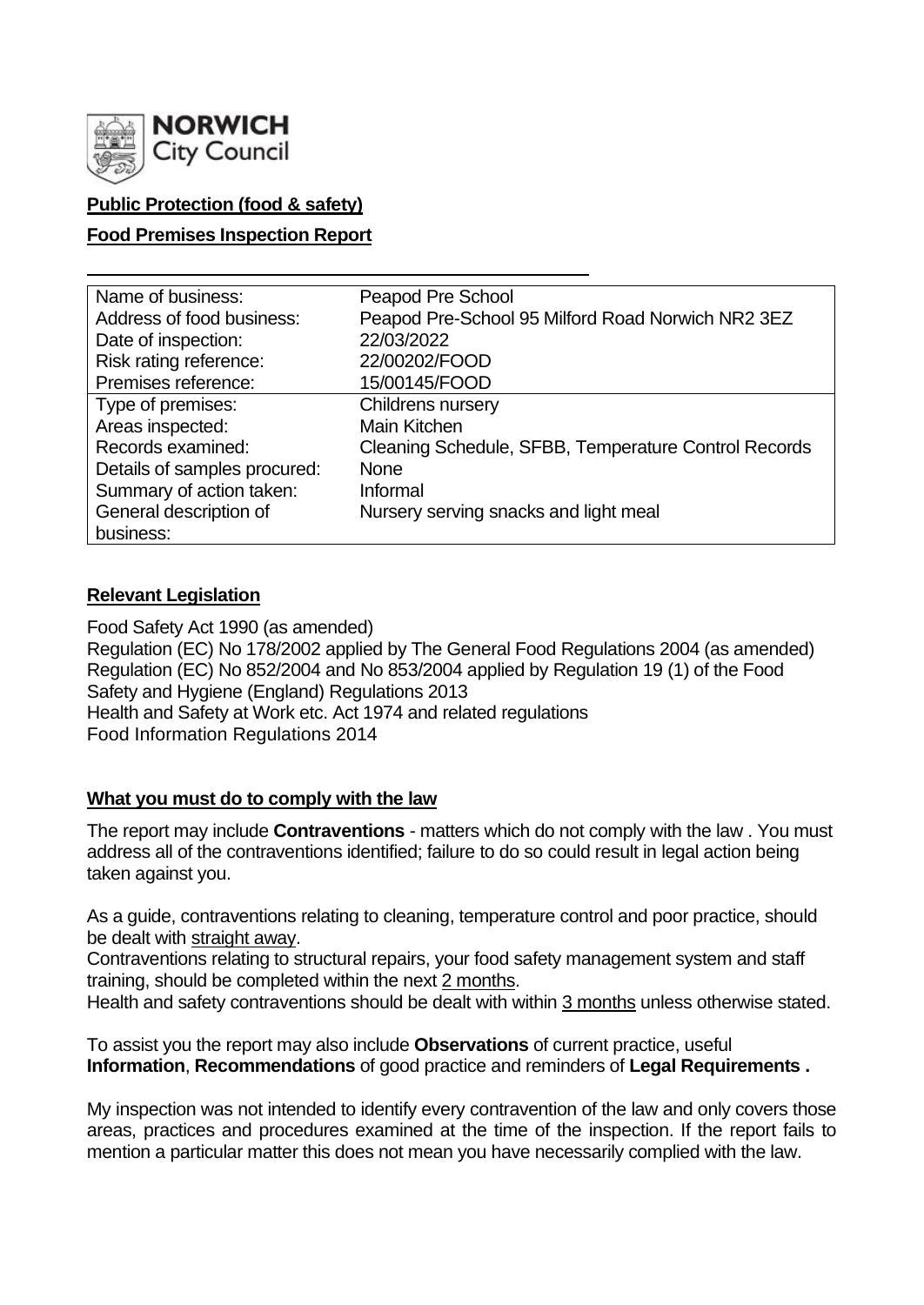# **FOOD SAFETY**

### **How we calculate your Food Hygiene Rating:**

The food safety section has been divided into the three areas which you are scored against for the hygiene rating: 1. food hygiene and safety procedures, 2. structural requirements and 3. confidence in management/control procedures. Each section begins with a summary of what was observed and the score you have been given. Details of how these scores combine to produce your overall food hygiene rating are shown in the table.

| <b>Compliance Area</b>                     |          |    |           | <b>You Score</b> |               |    |           |    |      |  |  |
|--------------------------------------------|----------|----|-----------|------------------|---------------|----|-----------|----|------|--|--|
| <b>Food Hygiene and Safety</b>             |          |    |           | 0                | 5             | 10 | 15        | 20 | 25   |  |  |
| <b>Structure and Cleaning</b>              |          |    |           | $\overline{0}$   | 5             | 10 | 15        | 20 | 25   |  |  |
| Confidence in management & control systems |          |    |           | $\overline{0}$   | 5.            | 10 | 15        | 20 | 30   |  |  |
|                                            |          |    |           |                  |               |    |           |    |      |  |  |
| <b>Your Total score</b>                    | $0 - 15$ | 20 | $25 - 30$ |                  | $35 - 40$     |    | $45 - 50$ |    | > 50 |  |  |
| <b>Your Worst score</b>                    | 5        | 10 | 10        |                  | 15            |    | 20        |    |      |  |  |
|                                            |          |    |           |                  |               |    |           |    |      |  |  |
| <b>Your Rating is</b>                      | 5        |    |           | 3                | $\mathcal{P}$ |    |           |    |      |  |  |

Your Food Hygiene Rating is 4 - a good standard



## **1. Food Hygiene and Safety**

Food hygiene standards are high. You demonstrated a very good standard of compliance with legal requirements. You have safe food handling practices and procedures and all the necessary control measures to prevent cross-contamination are in place. Some minor contraventions require your attention. **(Score 5)**

## Contamination risks

**Contravention** Open food (cheese) in the fridge had not been covered/placed in a container to prevent contamination.

**Observation** You do not use any raw meat or soily vegetables on site.

#### Hand-washing

**Observation I** was pleased to see handwashing was well managed.

Unfit food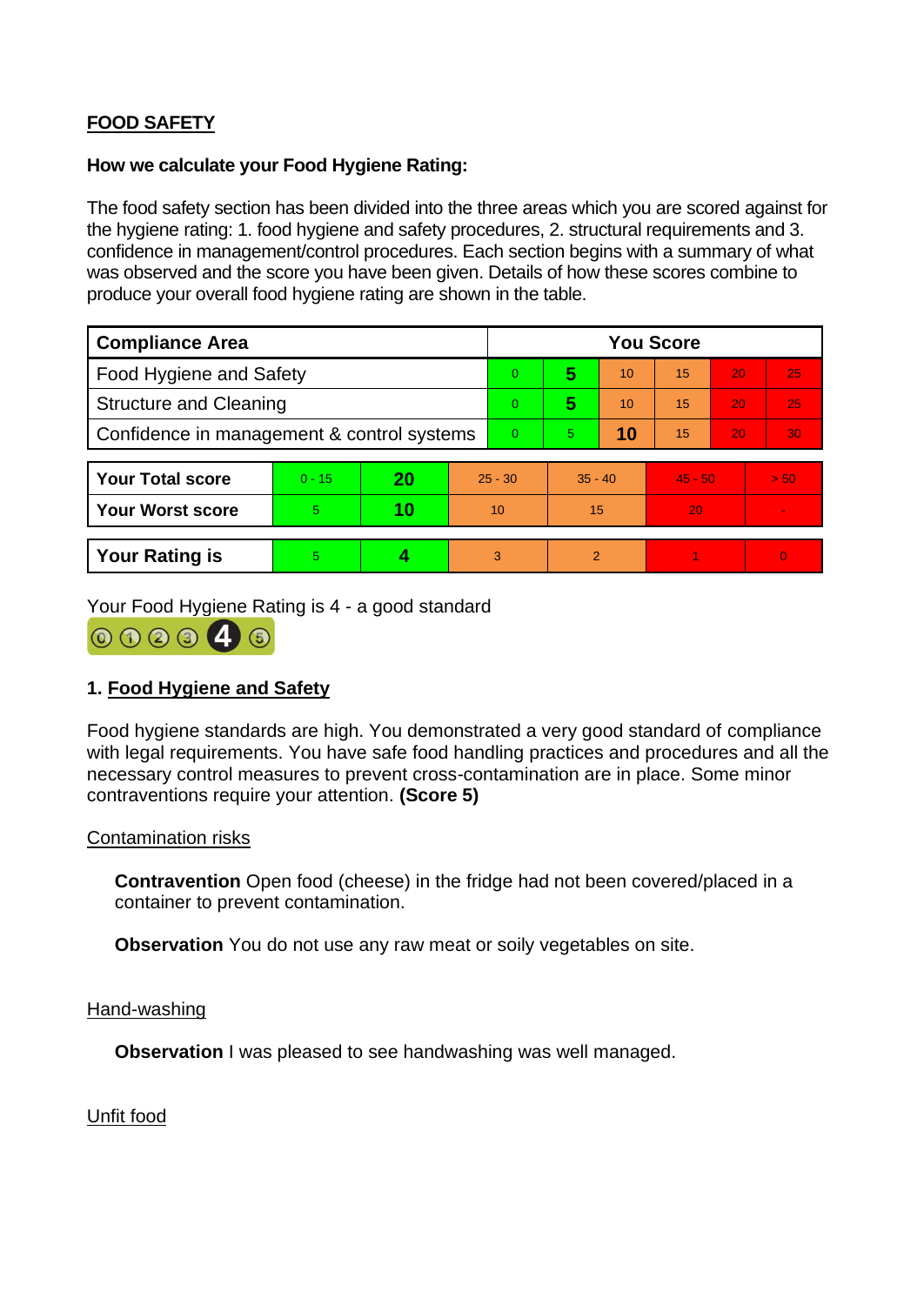**Contravention** You had not labelled open food (cheese) with a use by date. You should refer to the manufacturer's instructions as to how long the product can be kept once opened.

## Personal Hygiene

**Observation** I was pleased to see that standards of personal hygiene were high.

## Temperature Control

**Observation** I was pleased to see you were able to limit bacterial growth and/or survival by applying appropriate temperature controls at points critical to food safety and that you were monitoring temperatures.

## **2. Structure and Cleaning**

The structure facilities and standard of cleaning and maintenance are all of a good standard and only minor repairs and/or improvements are required. Pest control and waste disposal provisions are adequate. The minor contraventions require your attention. **(Score 5)**

## Cleaning of Structure

**Contravention** The following items were dirty and require more frequent and thorough cleaning:

- freezer drawers
- oven interior

## Cleaning Chemicals / Materials / Equipment and Methods

**Observation** I was pleased to see that the premises was kept clean and that your cleaning materials, methods and equipment were able to minimise the spread of harmful bacteria between surfaces.

#### **Maintenance**

**Contravention** The following had not been suitably maintained and must be repaired or replaced:

- worn worktop
- mastic behind sink
- microwave interior is rusting

## Pest Control